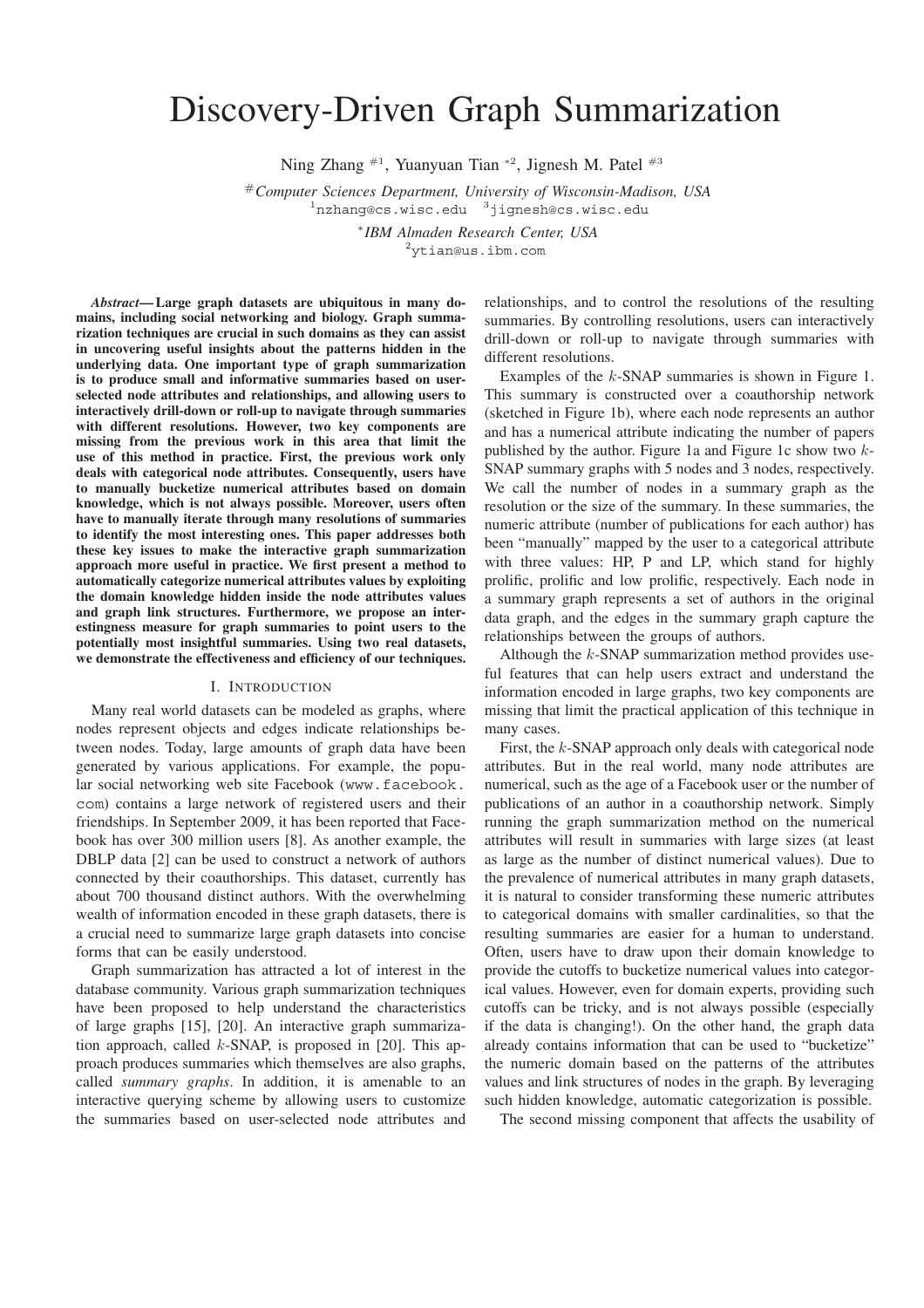

Fig. 1. Graph summary based on grouping nodes

 $k$ -SNAP, is the lack of an automatic method to direct the users to a small set of interesting summaries, from the set of all possible summaries. The  $k$ -SNAP approach provides users summaries with various resolutions. Exploring different resolutions of summaries is guided purely by user intuition. Users may have to go through a large number of summaries until some interesting summaries are found. Automatic discovery allows the system to focus the user's attention on a small subspace that contains the most promising/interesting summaries. (Within this subspace, the OLAP-style navigation of  $k$ -SNAP can be used to navigate through a far smaller set the summaries.) This approach can significantly improve the usability of the graph summarization method.

In this paper, we address both these key issues, to further improve the usability of the k-SNAP graph summarization method. The main contributions of this paper are:

- We introduce a method, called CANAL that automatically categorizes numerical attributes values based on both the attributes values and the link structures of nodes in the graph.
- To guide the automatic discovery of interesting summaries, we propose a measure to assess the interestingness of summaries.
- We apply our techniques to two well-known datasets, namely DBLP [2] and CiteSeer [1], and demonstrate the effectiveness and efficiency of our methods.

The remainder of this paper is organized as follows: In Section II, we present some background information. The CANAL method is introduced in Section III. Section IV discusses the interestingness measure for graph summaries, and Section V contains experimental results. Related work is described in Section VI, and Section VII contains our conclusions.

# II. PRELIMINARIES

In this paper, we consider a general graph model where nodes in the graph have arbitrary number of associated attributes, and are connected by multiple types of edges. More formally, a graph is denoted as  $G = (V, E)$ , where V is the set of nodes and  $E$  is the set of edges. The set of attributes associated with the nodes is denoted as  $A = \{a_1, a_2, ..., a_m\}.$ We require that each node  $v \in V$  has a value for every attribute in A. The set of edge types present in the graph is denoted

as  $T = \{t_1, t_2, ..., t_n\}$ . Each edge  $(u, v) \in E$  can be marked by a non-trivial subset of edge types denoted as  $T(u, v)$  ( $\emptyset \subset$  $T(u, v) \subseteq T$ ). For example, in a graph of scientific researchers connected by coauthorships and colleague relationships (i.e. working in the same organization), some pairs of researchers (nodes) are only coauthors or only colleagues, while others can be both coauthors and colleagues.

This paper focuses on a special kind of graph summary, which themselves are also graphs. These graphs are more compact in size and provide valuable insight into the characteristics of the original graphs. We call them *summary graphs*.

We can formally define summary graphs as follows: Given a graph  $G = (V, E)$ , and a partition of  $V, \Phi = \{9_1, 9_2, ..., 9_k\}$  $\bigcup_{i=1}^{k} G_i = V$  and  $\forall i \neq j$   $G_i \cap G_j = \emptyset$ ), the *summary*<br>*graph* based on  $\Phi$  is  $S = (V_G, E_G)$  where  $V_G = \Phi$  and *graph* based on  $\Phi$  is  $S = (V_S, E_S)$ , where  $V_S = \Phi$ , and  $E_S = \{(\mathcal{G}_i, \mathcal{G}_j) | \exists u \in \mathcal{G}_i, v \in \mathcal{G}_j, (u, v) \in E\}.$  The set of edge types for each  $(\mathcal{G}_i, \mathcal{G}_j) \in E_S$  is defined as  $T(\mathcal{G}_i, \mathcal{G}_j) =$  $\bigcup_{\substack{(u,v)\in E, u\in \mathcal{G}_i, v\in \mathcal{G}_j}} T(u,v).$ 

In a summary graph, each node, called a *group*, corresponds to one group in the partition of the original node set, and each edge, called a *group relationship*, represents the connections between two corresponding sets of nodes. A group relationship between two groups exists if and only if there exists at least one edge connecting some nodes in the two groups. The set of edge types for a group relationship is the union of all the types of the corresponding edges connecting nodes in the two groups.

Note that the methods introduced in this paper are applicable to both directed and undirected graphs. For ease of presentation, we only consider undirected graphs in this paper. (Our actual implementation supports directed graphs and in fact we present results for directed graphs in Section V.)

# *A.* k*-SNAP Summarization Approach*

We now briefly describe the k-SNAP summarization method proposed in [20]. Our work in this paper builds on the  $k$ -SNAP summarization approach, providing two crucial components to significantly improve the usability  $k$ -SNAP – namely, attribute categorization and measuring the interestingness of summaries.

Given a user-specified resolution  $k$ , the  $k$ -SNAP summarization method produces a summary graph with size  $k$  (i.e. containing  $k$  groups) by grouping nodes based on user-selected node attributes and relationships. In the summary graph, nodes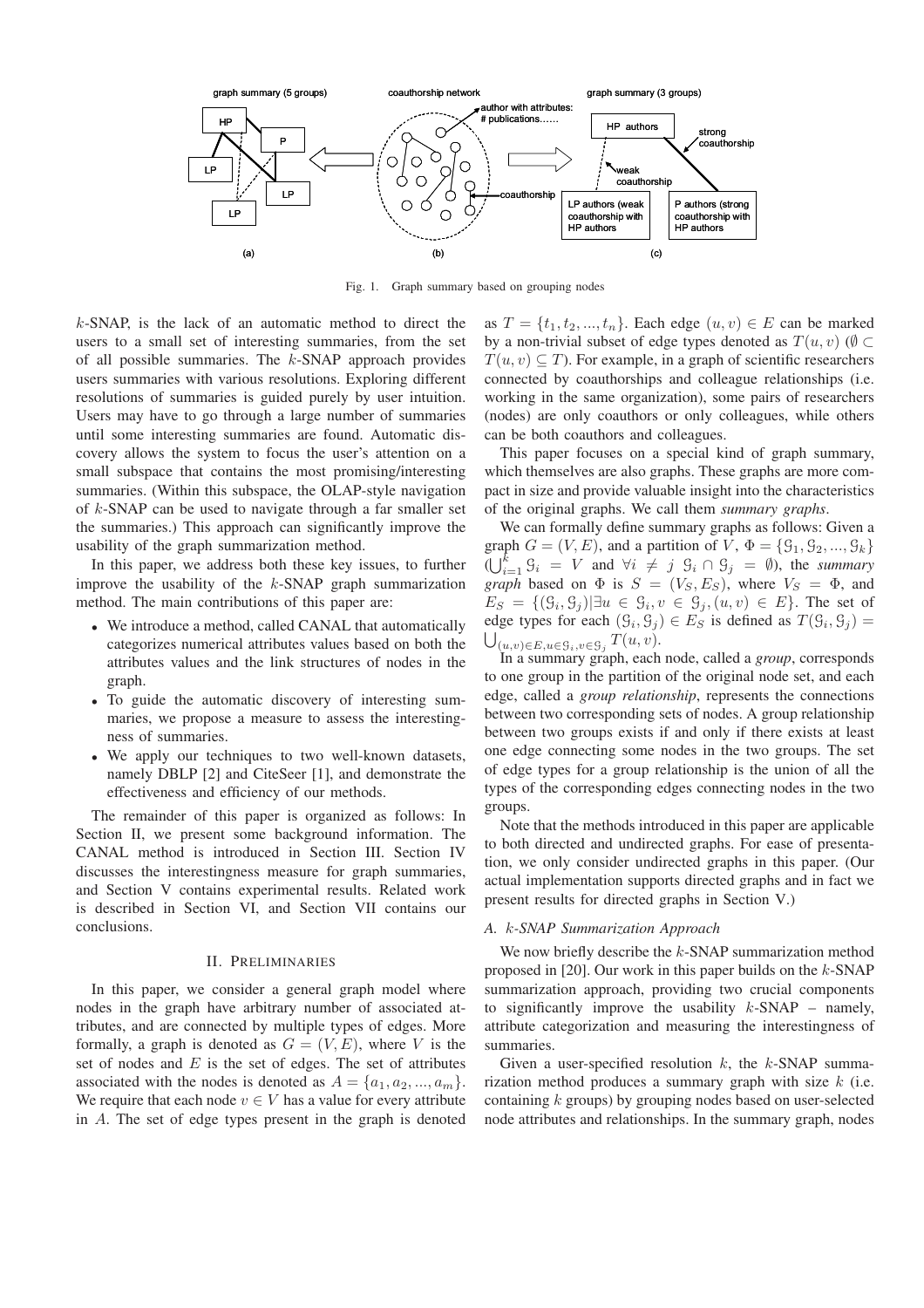in each group are required to have the *same* value for each user-selected attribute(s), and they connect to nodes in a *similar* set of groups.

Given a resolution  $k$ , there could be many different summaries with the same size. A  $\Delta$ -measure is proposed in [20] to assess the quality of a  $k$ -SNAP summary by examining how different it is to a hypothetical "ideal summary". First, we define the set of nodes in group  $\mathcal{G}_i$  that participates in a group relationship  $(\mathcal{G}_i, \mathcal{G}_j)$  as  $P_{\mathcal{G}_j}(\mathcal{G}_i) = \{u | u \in \mathcal{G}_i \text{ and } \exists v \in \mathcal{G}_j \text{ s.t. } (u, v) \in E\}$ . Then we define the participation ratio of the s.t.  $(u, v) \in E$ . Then we define the participation ratio of the group relationship  $(\mathcal{G}_i, \mathcal{G}_j)$  as  $p_{i,j} = \frac{|P_{\mathcal{G}_j}(\mathcal{G}_i)| + |P_{\mathcal{G}_i}(\mathcal{G}_j)|}{|\mathcal{G}_i| + |\mathcal{G}_j|}$ . For a group relationship, if its participation ratio is greater than 50%, then we call it a *strong* group relationship, otherwise, we call it a *weak* group relationship. Note that in an "ideal" summary, the participation ratios are either 100% or 0%.

Given a graph G, the  $\Delta$ -measure of a grouping of nodes  $\Phi = \{ \mathcal{G}_1, \mathcal{G}_2, ..., \mathcal{G}_k \}$  is defined as follows:

$$
\Delta(\Phi) = \sum_{\mathcal{G}_i, \mathcal{G}_j \in \Phi} (\delta_{\mathcal{G}_j}(\mathcal{G}_i) + \delta_{\mathcal{G}_i}(\mathcal{G}_j))
$$
(1)

where,

$$
\delta_{\mathcal{G}_j}(\mathcal{G}_i) = \begin{cases}\n|P_{\mathcal{G}_j}(\mathcal{G}_i)| & \text{if } p_{i,j} \leq 0.5 \\
|\mathcal{G}_i| - |P_{\mathcal{G}_j}(\mathcal{G}_i)| & \text{otherwise}\n\end{cases}
$$
\n(2)

Note that if the graph contains multiple types of relationships, then the  $\Delta$  value for each edge type is aggregated as the final  $\Delta$  value.

The  $\Delta$  measure looks at each pairwise group relationship: If this group relationship is weak ( $p_{i,k} \leq 0.5$ ), then it counts the participation differences between this weak relationship and a non-relationship ( $p_{i,k} = 0$ ). On the other hand, if the group relationship is strong, then it counts the differences between this strong relationship and a 100% participation-ratio group relationship. The  $\delta$  function, defined in Equation 2, evaluates the part of the  $\Delta$  value contributed by a group  $\mathcal{G}_i$  with one of its neighbors  $\mathcal{G}_i$  in a group relationship.

Given the  $\Delta$ -measure, and the user specified summary resolution  $k$  (i.e. number of groups in the summary is  $k$ ), the goal of the *k-SNAP* operation is to find the summary of size  $k$  with the best quality. However, this is an NP-Complete problem [20], and a heuristic algorithm, called topdown k-SNAP, is proposed to produce suboptimal solutions. This top-down k-SNAP approach first partitions nodes based only on user-selected node attributes, and then iteratively splits existing groups until the number of groups reaches  $k$ . Note that the computation of the  $\Delta$  measure can be broken down into components for each group with each of its neighbors (see the  $\delta$  function in Equation 2). Consequently, at each iterative step, the heuristic chooses the group with the largest  $\delta$  value with one of its neighboring groups, and then splits it based on whether nodes in this group connect to nodes in the neighboring group.

### III. CATEGORIZATION OF NUMERICAL ATTRIBUTES

The k-SNAP graph summarization method only works when cardinalities of attribute domains are small. In a k-SNAP

summary, nodes in each group are required to have the same value for each user-selected attributes. As a result, a summary has at least as many groups as the number of distinct attribute values. But many attributes of nodes in real graph datasets are numerical, such as the number of citations of an article in a citation network. The number of distinct values of a numerical attribute is often large. If we naively apply the k-SNAP summarization method on numerical values, the size of the summary can be very large, and hence of limited use.

For example, in a citation network with 196,015 articles connected by 823,432 citations generated from the CiteSeer dataset [1], the attribute "number of citations" has 423 distinct values. This means that a summary graph on this citation network has at least 423 groups. Figure 2 shows this summary, which has 423 groups and 28,307 group relationships. As is evident, this summary is overwhelming.

In contrast, by bucketizing the numerical values into 3 categories, LC (Low Cited:  $\leq$  3 citations), MC (Moderately Cited:  $> 4$  and  $< 8$  citations) and HC (Highly Cited:  $> 9$ citations), more compact summaries can be generated to help users understand the characteristics of the citation network. Figure 3 shows three summaries with resolutions 3, 4 and 5 based on this categorical attribute and the citation relationship. In this figure, groups with the LC value are colored in white, groups with the MC value are colored in light blue, and the groups with the HC value are in yellow. The bold edges between two groups indicate strong group relationships (with more than 50% participation ratio), while dashed edges are weak group relationships. (We analyze these summaries in more detail in Section V).

The categorization of numerical attribute values in the above example produces compact and informative summaries, but obtaining the right cutoffs for the categorization is very hard in practice. Experts can draw upon domain knowledge to decide such cutoffs. But this manual selection of cutoffs is not always possible, especially if the data is changing. To solve this problem, we propose a technique to automatically categorize numerical values by exploiting the similarities of attribute values and link structures of nodes in the graph. We call this technique CANAL (**C**ategorization of **A**ttributes with **N**umerical Values based on **A**ttribute Values and **L**ink Structures of Nodes). In fact, the categories in the above example are automatically generated by the CANAL algorithm.

Next, we discuss the CANAL algorithm in detail. For ease of presentation, the methods discussed in this paper are assumed to work on one attribute and one type of relationship; extending these methods to multiple attributes and relationships is straightforward, and omitted in the interest of space.

# *A. Overview of the CANAL Algorithm*

Given a graph  $G = (V, E)$ , a numerical node attribute a and a desired number of categories C, the CANAL algorithm automatically finds  $C - 1$  cutoffs to categorize the values of attribute  $a$  for all the nodes in  $G$ , such that the cutoffs result in high-quality summaries.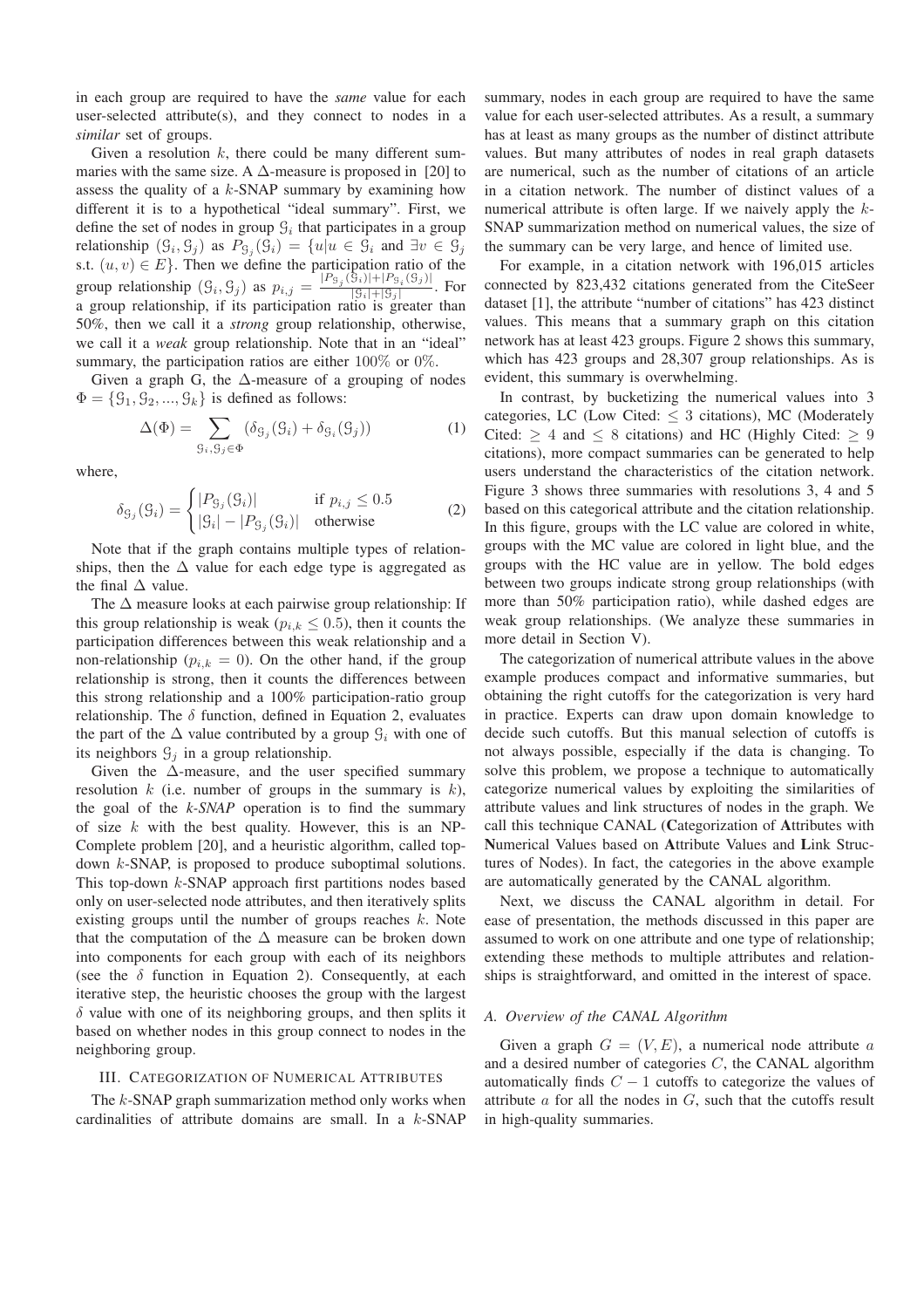

Fig. 2. A complex graph summary without categorization of numerical attributes

The CANAL algorithm operates in three phases, as outlined in Algorithm 1.

In the first phase, the CANAL algorithm groups nodes based on the attribute values of all the nodes in G. Nodes with the same value belong to the same group. Note that although the domain of a numerical attribute can be uncountable, such as real numbers, the number of distinct values in a particular graph is bounded by the number of nodes in the graph.

We can define the attribute range of a group  $\mathcal{G}_i$  as  $a(\mathcal{G}_i)$  =  $[s_i, t_i]$ , where  $s_i = \min_{v \in \mathcal{G}_i} \{a(v)\}\$  and  $t_i = \max_{v \in \mathcal{G}_i} \{a(v)\}\$ . In other words, the attribute range of a group is defined by the minimum attribute value and the maximum attribute value of nodes in the group. Since the initial groups are formed based on the values of attribute  $a, s_i = t_i$  for each group initially. We impose an order on the groups. Given two groups  $\mathcal{G}_i$  and  $\mathcal{G}_j$ , if  $t_i < s_j$ , then we order  $\mathcal{G}_i$  before  $\mathcal{G}_j$ , denoted as  $\mathcal{G}_i \prec \mathcal{G}_j$ .

If  $\mathcal{G}_i \prec \mathcal{G}_j$  and there exists no  $\mathcal{G}_k$  such that  $\mathcal{G}_i \prec \mathcal{G}_k \prec \mathcal{G}_j$ , then we order  $\mathcal{G}_i$  immediately before  $\mathcal{G}_i$ , denoted as  $\mathcal{G}_i \sim \mathcal{G}_j$ . Furthermore, we call  $\mathcal{G}_i$  and  $\mathcal{G}_j$  *value-adjacent* to each other if  $\mathcal{G}_i \rightsquigarrow \mathcal{G}_j$  or  $\mathcal{G}_j \rightsquigarrow \mathcal{G}_i$ .

The second phase of the CANAL algorithm iteratively merges two value-adjacent groups based on the similarities of the link structures, until there is only one group left. When merging, the CANAL algorithm also monitors the changes of the quality of the summary corresponding to the grouping. If merging two value-adjacent groups significantly worsens the quality of the resulting summary, then the boundary between the two merged groups serves as good candidate for a cutoff of the attribute range.

In the final third phase, CANAL selects the top C−1 merges that cause the most deterioration in the summary quality and uses the corresponding boundaries as the cutoffs to categorize the numerical attribute.

Next we discuss in detail how CANAL decides which groups to merge at each iteration of the second phase (Section III-B), and how the algorithm measures the deterioration of summary quality and chooses the cutoffs in the third phase (Section III-C).

Fig. 3. Graph summaries for the CiteSeer dataset

# **Algorithm 1** CANAL Algorithm

*First Phase: Initialization*

- 1: **INPUT**: A graph  $G$ , numerical attribute  $a$  and the number of categories C.
- 2: Group nodes in  $G$  based on numeric values of  $a$
- 3: Sort the groups to obtain the value-adjacent groups
- 4: Maintain a heap for pairs of value-adjacent groups, sorted by SimLink
- 5: Pre-compute  $\Delta_p$  for the current grouping, where p is initialized to 0

*Second Phase: Merge groups*

- 1: **while** the  $SimLink$  heap is not empty **do**<br>2. Pop the pair of value-adiacent groups  $\frac{6}{5}$
- Pop the pair of value-adjacent groups  $\mathcal{G}_i$  and  $\mathcal{G}_j$  with the smallest  $SimLink$  values from the heap
- 3: Merge  $\mathcal{G}_i$  and  $\mathcal{G}_j$ , calculate  $\mu_p$ , and put  $\mu_p$ ,  $\mathcal{G}_i$  and  $\mathcal{G}_j$ into <sup>μ</sup>*<sup>p</sup>* heap
- 4: Update the SimLink heap
- 5: **end while**

*Third Phase: Determine the* C <sup>−</sup> 1 *cut-offs*

- 1: **for**  $C 1$  iterations **do**<br>2: Pop the largest  $\mu_n$  and
- Pop the largest  $\mu_p$  and its associated groups  $\mathcal{G}_i$  and  $\mathcal{G}_j$ from  $\mu_p$  heap
- 3: Pick the boundary of  $\mathcal{G}_i$  and  $\mathcal{G}_j$  as a cutoff, and save in an array O
- 4: **end for**
- 5: **OUTPUT**: The array *O*, which has the  $C 1$  cutoffs for the attribute a.

### *B. Merging Groups*

The goal of the CANAL algorithm is to exploit the domain knowledge hidden inside the attribute values and link structures of nodes in the graph, to automatically categorize numerical attributes. The merging of groups is guided by similarities of both attribute values and link structures of nodes in the graph. In other words, two groups of nodes with similar attribute values and link structures are likely to be put in a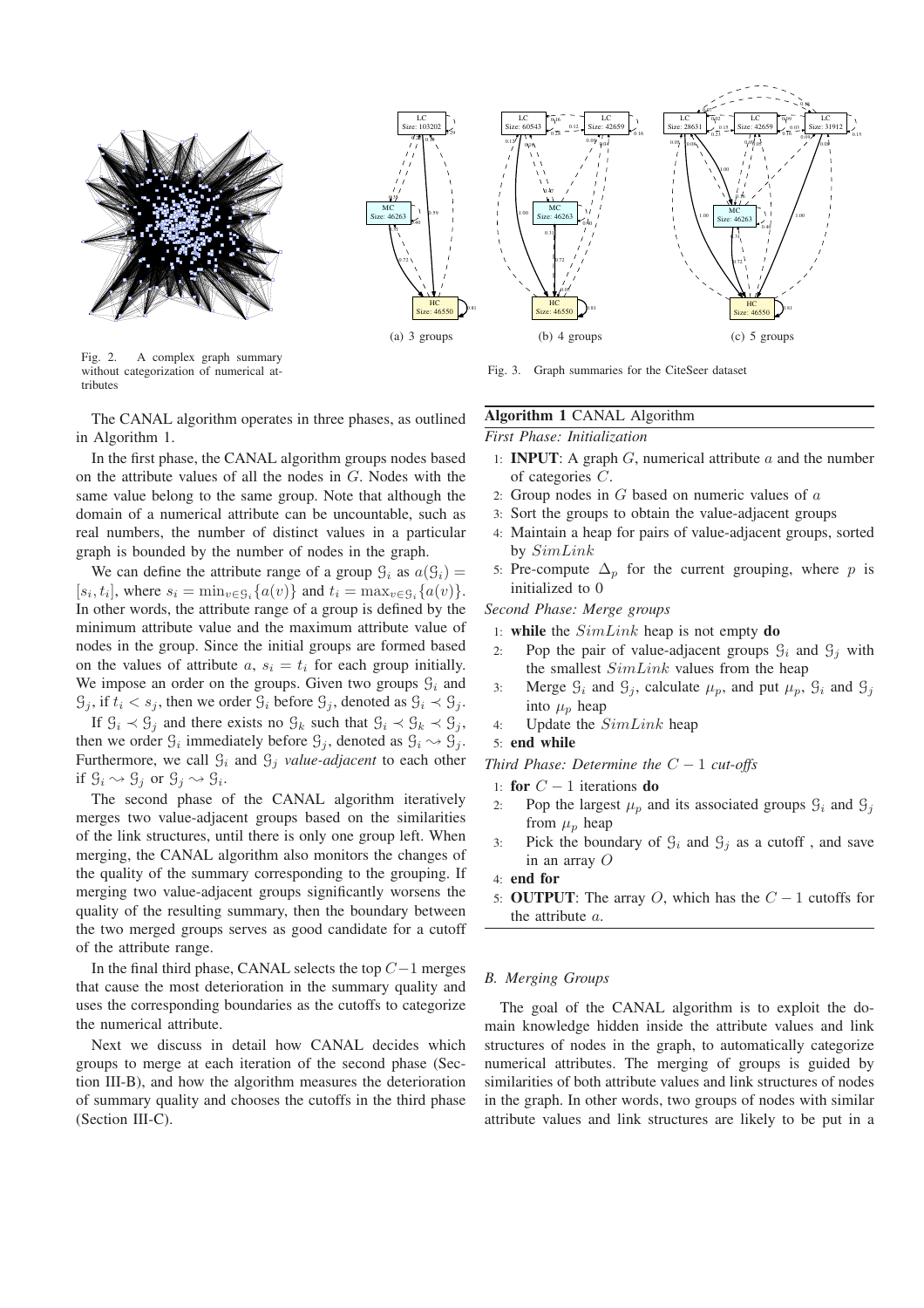same category of the numerical attributes. Since similarities on attribute values have already been crudely captured in the definition of value-adjacent groups, CANAL can only merge groups that are value-adjacent to each other. In addition, CANAL requires that the groups to be merged should also have similar neighbor groups with similar participation ratios.

To characterize the link structural similarities between two value-adjacent groups, we define a measure called  $SimLink$ as follows:

$$
SimLink(\mathcal{G}_i, \mathcal{G}_j) = \sum_{i,j \neq k} |p_{i,k} - p_{j,k}|
$$

Intuitively,  $SimLink(\mathcal{G}_i, \mathcal{G}_j)$  accumulates the differences in participation ratio between the value-adjacent groups  $\mathcal{G}_i$ and  $G_j$  with other groups. The smaller this value is, the more similar the two groups are. Our implementation of CANAL uses a heap to store pairs of groups based on the  $SimLink(\mathcal{G}_i, \mathcal{G}_j)$  value. At each iteration, we pop the element from the heap corresponding to the two value-adjacent groups  $\mathcal{G}_i$  and  $\mathcal{G}_j$  with the smallest  $SimLink(\mathcal{G}_i, \mathcal{G}_j)$  value, and merge the pair into one group. At the end of each iteration, we remove the heap elements (pairs of groups) involving either of the two merged groups, update elements involving the neighbors of the two merged groups, and insert new elements involving this new group. These algorithmic steps are shown in the second phase of Algorithm 1.

Note that the SimLink measure is very similar to the MergeDist measure introduced in [20]. However, the two measures are used for two different purposes. The SimLink measure is used to automatically find the cutoffs to categorize numerical values, while the  $MergeDist$  is used to produce summary graphs. Furthermore,  $SimLink$  is only defined on value-adjacent groups, while  $MergeDist$  is defined for any pair of groups.

# *C. Selecting Cutoffs*

In the second phase of the algorithm, each generated group corresponds to a node in the summary graph. As the merge progresses, CANAL also monitors the changes in the qualities of these resulting summaries. The goal is to catch the merges of two groups that cause the most deterioration in the quality scores. These groups provide hints on how to divide the numerical attribute into categories.

First, we need to quantitatively measure the deterioration in the summary quality caused by a merge. We adopt the  $\Delta$ quality measure of summaries in [20]. The brief description of this quality measure can be found in Section II.

We define  $\mu_p$  as the relative  $\Delta$  change between two grouping  $\Phi$  and  $\Phi'$ , where  $\Phi$  is the grouping before the *p*th merge and  $\Phi'$  is the grouping after the *n*th merge us is defined as: and  $\Phi'$  is the grouping after the pth merge.  $\mu_n$  is defined as:

$$
\mu_p = \frac{\Delta_p - \Delta_{p-1}}{\Delta_{p-1}}
$$

Here,  $\Delta_p$  is the shorthand of the  $\Delta$  value of the grouping  $\Phi$  after the *p*th merge, where *p* is bounded by  $|\Phi| - 1$ . Note that  $\mu_p$  reflects the ratio of  $\Delta$  changes from before and after the pth merge.

In each iteration of the second phase, we keep track of the  $\mu_p$  value as well as the merged  $\mathcal{G}_i$  and  $\mathcal{G}_j$  in another heap, which is sorted by  $\mu_p$ . When the second phase finishes, we return and remove the current largest  $\mu_p$  value and its associated groups  $\mathcal{G}_i$  and  $\mathcal{G}_j$ . The boundary between the two value-adjacent groups  $\mathcal{G}_i$  and  $\mathcal{G}_j$  (the boundary can be either  $t_i$  or  $s_j$  assuming  $\mathcal{G}_i \sim \mathcal{G}_j$  is considered as one cutoff. The process of returning the largest  $\mu$ <sub>*p*</sub> and deciding cutoff is repeated  $C - 1$  times. Then, the resulting  $C - 1$  cutoffs can be used to categorize the numerical values. The details of this step are shown in the third phase of Algorithm 1.

The time complexity of CANAL algorithm is the cost of initialization, merging groups, and determining the  $C - 1$ cutoffs. The algorithm takes at most  $O(|V| \log |V|)$  time for sorting and grouping the attribute values, and  $O(k_a^2)$  time for initializing the heaps where k is the number of distinct values initializing the heaps, where  $k_a$  is the number of distinct values of the numerical attribute  $a$  for all the nodes in the graph. Note that  $k_a$  is bounded by  $|V|$ , but in practice is orders of magnitude smaller than  $|V|$ . (For example, in the CiteSeer citation network [1],  $|V| = 823, 432$  whereas  $k_a = 423$ .) In each iteration of the second phase, the algorithm needs at most  $O(k_i^3 + k_i^2 \log k_i)$  steps to update the heaps, where  $k_i$ <br>is the size of the current grouping at each iteration. The total is the size of the current grouping at each iteration. The total number of iteration in the second phase is bounded by k*<sup>a</sup>*. The determination of  $C - 1$  cutoffs only takes at most  $O(C \log k_a)$ time. To sum up, the time complexity of the CANAL algorithm is bounded by  $O(|V| \log |V| + k_a^4)$ .<br>Note that CANAL is a pre-com-

Note that CANAL is a pre-computation step. In practice, CANAL is only executed once to categorize the numerical values, then different summaries can be generated without rerunning the CANAL algorithm again. (CANAL has to be rerun if the underlying data has changed significantly.) Furthermore, even choosing a different C value does not need a complete rerun of the CANAL algorithm – since all the potential cutoff candidates are maintained in a heap structure, CANAL just needs to return a different number of top cutoffs from the heap in the third phase of the algorithm. In addition, as we show in Section V-C, CANAL is very efficient, and hence is unlikely be a bottleneck for generating summaries.

# IV. AUTOMATIC DISCOVERY OF INTERESTING SUMMARIES

In this section, we propose a measure to assess the interestingness of a summary and discuss how to use this measure to automatically discover interesting summaries, allowing users to focus on a small number of summaries.

#### *A. Measuring Interestingness of Summaries*

The essence of graph summarization is to capture the high-level structural characteristics of the original graphs by extracting the dominant relationships amongst groups of nodes. A strong group relationship in a summary exhibits a frequent relationship pattern between two groups of nodes in the original graph. Leveraging the work from the data mining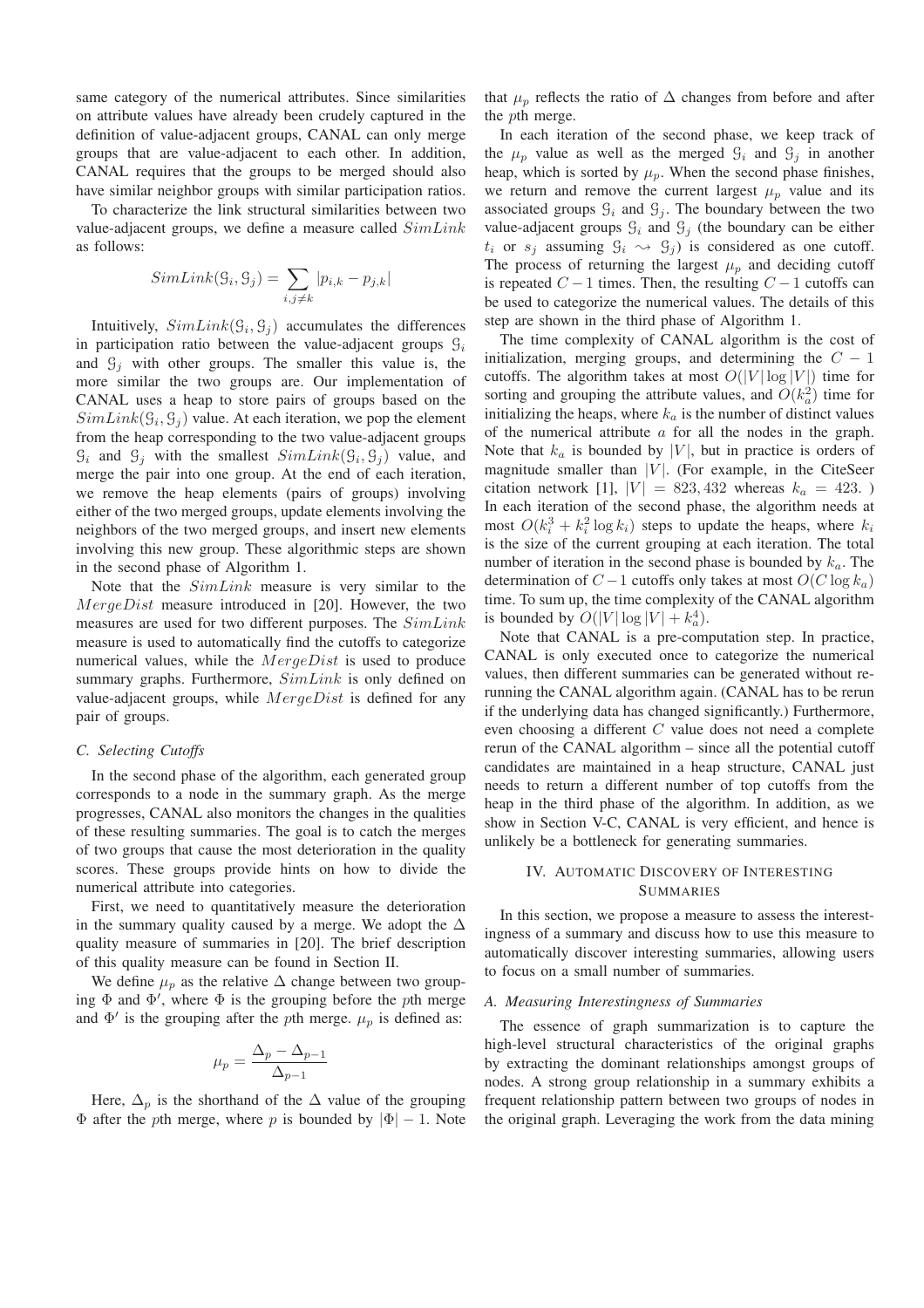community [3], [9], [11], we now define the interestingness of a summary graph.

Note that in the following definition of the interestingness measure, we omit the weak group relationships, since they do not exhibit frequent patterns in the link structures and are less important.

Intuitively, the interestingness of a summary graph has the following three aspects:

- *Diversity*: Strong relationships between groups with different attribute values reveal more insights into the original graph, thus make a summary more informative.
- *Coverage*: If more nodes participate in strong group relationships, the resulting summary is more comprehensive.
- *Conciseness*: Summaries with fewer groups and strong group relationships are more concise, and hence are easier to understand and visualize.

Next, we will discuss each of these aspects in detail.

*1) Diversity:* A summary graph S is considered more diverse, if more strong group relationships in  $S$  are connecting groups with different categorical attribute values. A diverse summary is interesting because in the absence of background knowledge, a user often wants to see more relationships between groups with diverse features (e.g. the interactions between researchers with very different prolificacies). A formal definition of diversity is as follows:

$$
Diversity(S) = \frac{|DPC(S)|}{C}
$$

where C is the cardinality of the categorical attribute in  $S$ <br>and  $DPC(S)$  is the set of distinct pair of categorical values and  $DPC(S)$  is the set of distinct pair of categorical values connected by one or more strong group relationships in S. Note that  $|DPC(S)|$  is bounded by the number of all possible combinations of two different categorical values. When C increases,  $|DPC(S)|$  usually increases as well. To reduce this bias, we divide  $|DPC(S)|$  by C.

The rationale behind the above formula is: (1) We are largely interested in strong group relationships which reflect frequent structural patterns in the original graph. (2) We only pick the strong relationships across groups with different attribute values, since strong relationships between groups with the same attribute values are pervasive in many cases and can be expected by common knowledge. (3) Nodes with the same categorical values are often split into different groups in a summary. As a result, there may be more than one strong group relationships connecting different categorical values. In the Diversity definition, we only count the distinct pair of categorical values that are connected by one or more strong group relationships.

*2) Coverage:* The coverage of a graph summary measures the comprehensiveness of strong group relationships, that is, the fraction of nodes in the original graph that are present in these strong group relationships. Now, we formally define the coverage of a summary graph  $S$  as follows:

$$
Coverage(S) = \sum_{(G_i, G_j) \in SR(S)} \frac{|P_{G_j}(G_i)| + |P_{G_i}(G_j)|}{|V|}
$$

where  $SR(S)$  is the set of strong group relationships in S, and  $P_{\mathcal{G}_i}(\mathcal{G}_i)$  is the set of nodes in group  $\mathcal{G}_i$  that participate in a group relationship  $(\mathcal{G}_i, \mathcal{G}_j)$ .

*3) Conciseness:* A summary graph is concise if it contains relatively few groups and strong group relationships. A concise summary graph is easy to understand and visualize. Intuitively, the conciseness of a summary graph  $S$  is:

$$
Conciseness(S) = |V_S| + |SR(S)|
$$

where  $V_S$  is the set of groups in S and  $SR(S)$  is the set of strong group relationships in S.

*4) Putting it Together:* To put the above three aspects together, we define the interestingness of a summary graph as:

$$
Interestingness(S) = \frac{Diversity(S) \times Coverage(S)}{Conciseness(S)}
$$

The product of diversity and coverage generally indicate the informativeness of a given summary. Large summaries usually tend to be more informative, but may not be usable, due to the lack of conciseness. The interestingness measure defined above aims to make a tradeoff between the two.

We acknowledge that the proposed interestingness measure is not perfect. However, quantitative assessment of graph summary interestingness is a hard problem. Although crude, the proposed measure intuitively captures the different aspects of the interestingness, and is a significant step towards the goal of automatic discovery of interesting summaries. We expect that future work in this area has the potential to improve this measure and/or produce better measures for specific domains.

# *B. Automatic Discovery of Interesting Summaries*

The k-SNAP summarization technique allows generating numerous summaries with different resolutions efficiently [20]. However, users have to manually navigate through these numerous summaries to find out the interesting ones. Now, the proposed interestingness measure can help users automatically narrow down the search space to a very small subset of high scoring summaries. Within this space, they can examine a few selected summaries, and/or use the OLAP-style of drill-down or roll-up navigation provided by k-SNAP .

In Section V-E, we will demonstrate how to make use of the interestingness measure defined above to discover interesting summaries in two real applications.

#### V. EXPERIMENTAL RESULTS

In this section, we present experimental results evaluating the effectiveness and efficiency of our methods on two real datasets, namely the DBLP and the CiteSeer datasets. All algorithms are implemented in C++. The graph data is stored in a node table and an edge table in a PostgreSQL database. Accesses to nodes and edges are implemented by issuing SQL queries to the database. At the start of summarization process, the graph data is fetched and cached in memory. This process of caching the graph data takes 6 seconds on the largest dataset that we use. In the results below, we do not include this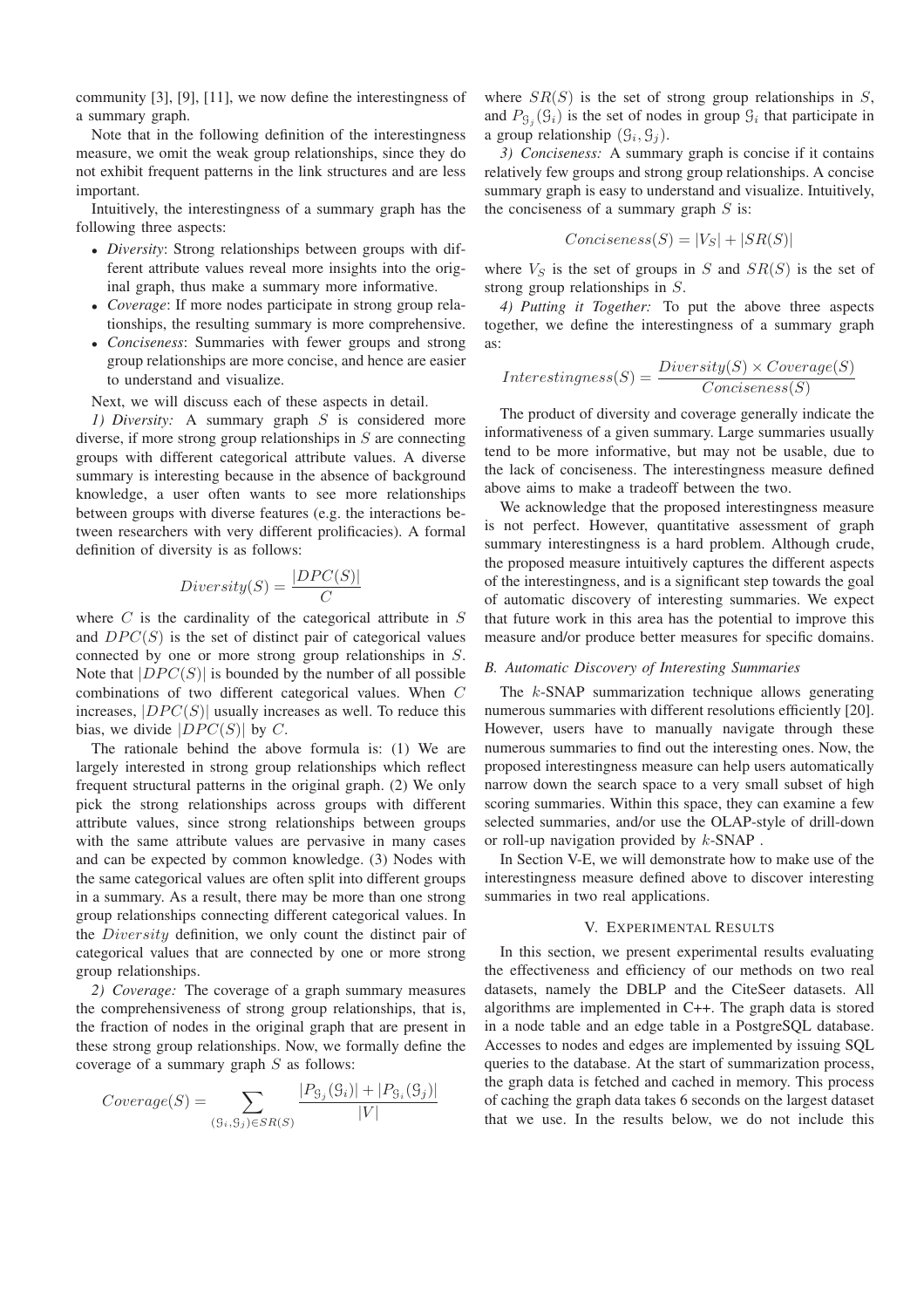#### TABLE I CITESEER DATASETS

|       | Description       | # Nodes | # Edges | Avg. Degree |
|-------|-------------------|---------|---------|-------------|
| D50k  | $CiteNum \geq 10$ | 46.550  | 125,012 | 2.68        |
| D100k | $CiteNum \geq 5$  | 92.813  | 233,020 | 2.51        |
| D150k | $CiteNum \geq 2$  | 143.887 | 330,997 | 2.30        |
| D200k | $CiteNum \geq 1$  | 196,015 | 823.432 | 4.20        |

TABLE II

MANUAL 2-CUTOFFS AND CANAL CUTOFFS FOR THE DBLP DB DATASET

|                  | Cutoffs on <i>PubNum</i>                                      |
|------------------|---------------------------------------------------------------|
| Manual 2-cutoffs | $\lceil 1, 5 \rceil$ $\lceil 6, 20 \rceil$ $\lceil 21 \rceil$ |
| CANAL 2-cutoffs  | $[1,3]$ $[4,10]$ $[2,11]$                                     |
| CANAL 3-cutoffs  | $[1]$ $[2,3]$ $[4,10]$ $[2,11]$                               |
| CANAL 4-cutoffs  | $[1]$ $[2,3]$ $[4,10]$ $[11,26]$ $[2,27]$                     |

TABLE III CANAL CUTOFFS FOR THE CITESEER D200K DATASET

|                 | Cutoffs on <i>CiteNum</i>                                                         |
|-----------------|-----------------------------------------------------------------------------------|
| CANAL 2-cutoffs | $[1,3]$ $[4,8]$ $[2,9]$                                                           |
| CANAL 3-cutoffs | $\lceil 1,3 \rceil$ $\lceil 4,8 \rceil$ $\lceil 9,12 \rceil$ $\lceil 2,13 \rceil$ |
| CANAL 4-cutoffs | $[1,3]$ [4,5] [6,8] [9,12] [ $\geq 13$ ]                                          |

caching time, since this cost is easily amortized over several summary generations. All experiments were run on a Linux server with 2.66GHz Intel Core-2 Quad processor and 8GB RAM.

We first describe the datasets used in our empirical evaluation. Then, we present results evaluating the effectiveness and efficiency of the CANAL algorithm, and the effectiveness of the interestingness measure introduced in Section IV-A. After that, we use two example applications to demonstrate that summaries produced by the proposed methods can be used to conduct interesting analysis on real graph data.

#### *A. Datasets*

**DBLP DB Dataset** This dataset is constructed from the DBLP Bibliography data [2] by choosing publications from selected database conferences and journals<sup>1</sup>. An undirected coauthorship graph is formed from this dataset, with nodes corresponding to authors and edges indicating coauthorships. Each node has an attribute, called *PubNum*, which is the number of publications belonging to the corresponding author. This coauthorship graph contains 7,445 nodes and 19,971 edges.

**CiteSeer Dataset** We construct citation graphs from the CiteSeer dataset [1]. Citation graphs are *directed* graphs, where nodes denote articles and a directed edge  $X \rightarrow Y$ indicates that article  $X$  cites article  $Y$ . Each node in a citation graph has an attribute, called *CiteNum*, representing the number of citations for the corresponding article. For scalability



Fig. 4. Comparison between the Manual 2-cutoffs and the CANAL 2-cutoffs on the DBLP DB dataset

experiments, we partition the CiteSeer dataset and construct four datasets with increasing sizes. The characteristics of these datasets are shown in Table I. These four datasets are constructed as follows: dataset D50k contains articles with *CiteNum* <sup>≥</sup> 10. Dataset D100k includes articles with *CiteNum*  $\geq$  5. Articles with *CiteNum*  $\geq$  2 belong to the dataset D150k, and finally, dataset D200k contains articles with  $CiteNum \geq 1$ .

### *B. Effectiveness of The CANAL Algorithm*

We first evaluate the effectiveness of the CANAL algorithm when categorizing numerical attributes, by comparing the cutoffs generated by CANAL to the manually selected cutoffs in [20] for analyzing the DBLP DB coauthorship graph dataset.

As described in Section V-A, each author (node) in the coauthorship graph has a numerical attribute, called *PubNum*, indicating the number of publications for the corresponding author. To summarize the graph, this numerical attribute was categorized into three categories in the previous work [20] based on domain knowledge and the authors' familiarity with this dataset. The manually selected cutoffs are shown in the first row of Table II.

In [20], the measure  $\frac{\Delta}{k}$  was used to compare the qualities of summaries with different resolutions, where  $\Delta$  is the value of the  $\Delta$ -measure described in Section II-A, and k is the number of groups in the summary. With the  $\frac{\Delta}{k}$  measure, for a fixed k, a smaller  $\frac{\Delta}{k}$  value implies that the summary is of a higher quality which in turn indirectly indicates better cutoffs. The quality, which in turn indirectly indicates better cutoffs. The cutoffs in [20] (we call them *Manual 2-cutoffs*) are manually tuned to achieve good  $\frac{\Delta}{k}$  value. Note that as mentioned in [20]  $\frac{\Delta}{k}$  is not claimed to be a perfect measure of summary quality. To facilitate direct comparison with this previous work, here we used the same  $\frac{\Delta}{k}$  measure to compare the cutoffs generated by CANAL with the manually selected cutoffs. As our results (presented below) show, the cutoffs produced by CANAL (we call them *CANAL cutoffs*) results in  $\frac{\Delta}{k}$  values that are very close to the manually selected ones.

For this experiment, we use CANAL to automatically generate 2 cutoffs for the DBLP DB dataset. The second row of Table II shows details about the resulting CANAL 2-cutoffs. Then, we run the same  $k$ -SNAP summarization algorithm proposed in [20] using the CANAL 2-cutoffs as well as the manually selected cutoffs to compare the qualities

<sup>&</sup>lt;sup>1</sup>We selected papers longer than 4 papers from VLDB J., TODS, KDD, PODS, VLDB and SIGMOD. We included "long" industrial papers in our dataset, since we did not want to discriminate against these papers. We have also created a dataset in which we removed all industrial papers, and the results are similar as those presented in this paper. We omit these results in the interest of space.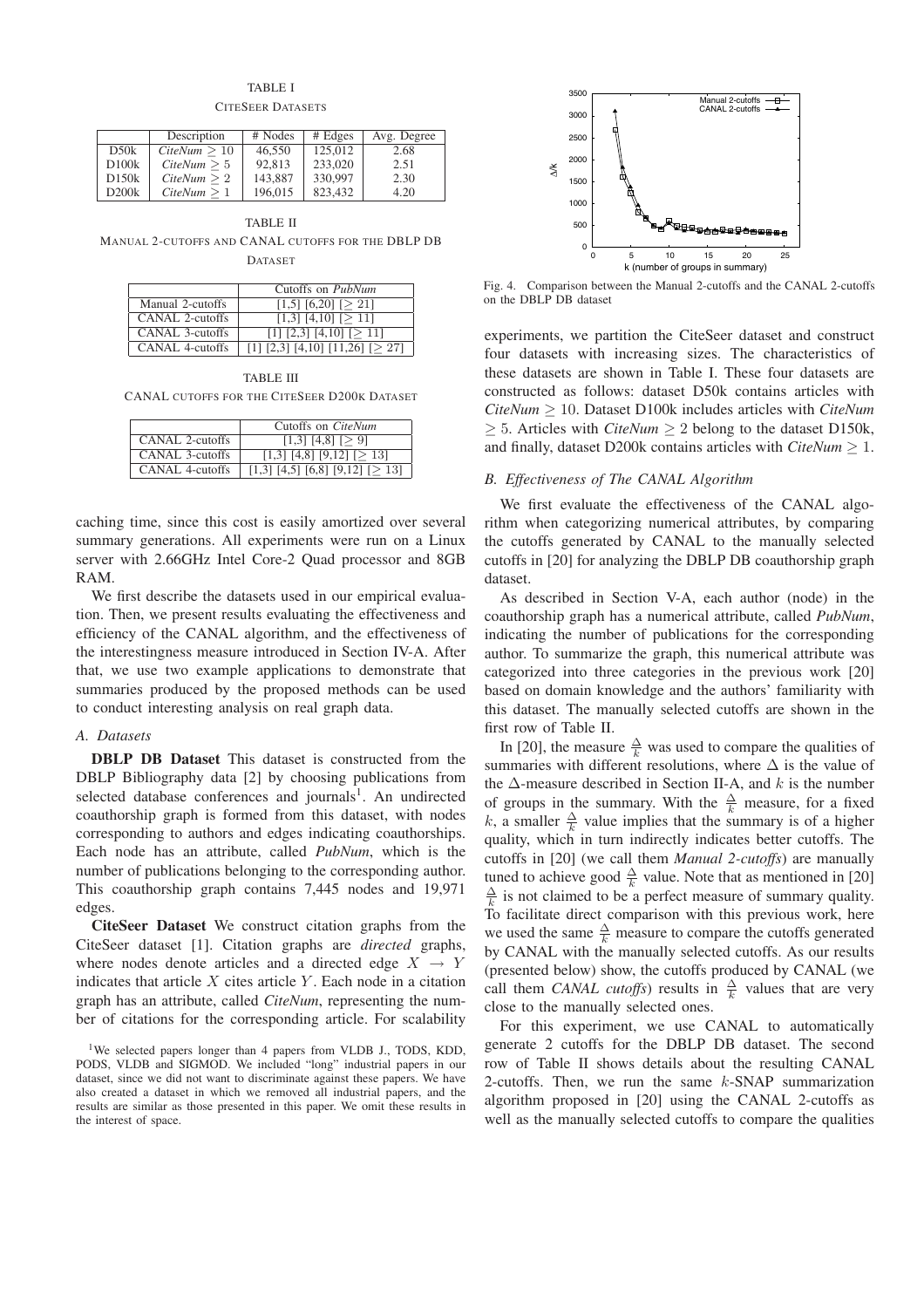

Fig. 5. Efficiency of the CANAL algorithm on the CiteSeer dataset

of the resulting summaries. Figure 4 plots the  $\frac{\Delta}{k}$  values corresponding to the different cutoffs.

As shown in Figure 4, in the range of  $8 \le k \le 14$ , CANAL 2-cutoffs result in summaries with better quality than Manual 2-cutoffs. Even when  $3 \leq k \leq 7$ , the average difference for  $\frac{\Delta}{k}$  between the Manual 2-cutoffs and the CANAL 2-cutoffs is within 10%. Overall, CANAL 2-cutoffs produce high-quality summaries that match the manually selected Manual 2-cutoffs.

#### *C. Efficiency of The CANAL Algorithm*

In this section, we present results evaluating the efficiency of the CANAL algorithm.

For this experiment, we use the four CiteSeer datasets shown in Table I, and set  $C = 3$  (i.e. 2 cutoffs) for simplicity. The first row of Table III shows the cutoffs. Note that different C values do not significantly affect the run time of the CANAL algorithm, because all the cutoff candidates are maintained in a heap structure and running CANAL once can generate all different number of cutoffs (refer to Section III). We run each experiment 100 times, and report the average number.

Figure 5 shows the execution time of the CANAL algorithm on the CiteSeer datasets with increasing data sizes. As can be seen, CANAL scales nicely with increasing data sizes. After generating the cutoffs, the k-SNAP summarization method only takes a few seconds to produce each of the summaries of size less than 15 (e.g.  $k < 15$ ) on these datasets.

#### *D. Effectiveness of the Interestingness Measure*

In Section IV, we proposed a measure to assess the interestingness of graph summaries. Now, we evaluate the effectiveness of this measure on the DBLP DB and the CiteSeer datasets for different combinations of  $k$  (number of groups in a summary) and  $C$  (the number of categories) values. All cutoffs in this experiment are produced by the CANAL algorithm and the cutoff details are shown in Table II and Table III. In this experiment, we select some interesting summaries, and visualize them to explain why they are interesting.

Table IV and Table V shows the interestingness values of the summaries with different combinations of  $k$  and  $C$  values for the DBLP and the CiteSeer D200k datasets respectively. As observed in Table IV and Table V, large  $k$  values often result in summaries with low interestingness values. This is because large summaries tend to have low conciseness. In

TABLE IV EXPLORING INTERESTING SUMMARIES – DBLP DATASET

| k   | 2-cutoffs | 3-cutoffs | 4-cutoffs |
|-----|-----------|-----------|-----------|
| 3   | 0.010     |           |           |
| 4   | 0.112     | 0.054     |           |
| 5   | 0.091     | 0.098     | 0.037     |
| 6   | 0.093     | 0.110     | 0.072     |
| 7   | 0.086     | 0.122     | 0.067     |
| 8   | 0.075     | 0.064     | 0.077     |
| 9   | 0.065     | 0.060     | 0.067     |
| 10  | 0.052     | 0.080     | 0.066     |
| 11  | 0.051     | 0.051     | 0.051     |
| 12. | 0.047     | 0.052     | 0.050     |
| 13  | 0.043     | 0.056     | 0.044     |
| 14  | 0.041     | 0.054     | 0.044     |

TABLE V EXPLORING INTERESTING SUMMARIES – CITESEER D200K DATASET

| k  | 2-cutoffs | 3-cutoffs | 4-cutoffs |
|----|-----------|-----------|-----------|
| 3  | 0.105     |           |           |
| 4  | 0.098     | 0.091     |           |
| 5  | 0.167     | 0.087     | 0.086     |
| 6  | 0.138     | 0.134     | 0.084     |
| 7  | 0.137     | 0.115     | 0.110     |
| 8  | 0.152     | 0.114     | 0.128     |
| 9  | 0.149     | 0.104     | 0.125     |
| 10 | 0.119     | 0.095     | 0.012     |
| 11 | 0.105     | 0.094     | 0.121     |
| 12 | 0.099     | 0.101     | 0.118     |
| 13 | 0.081     | 0.100     | 0.116     |
| 14 | 0.080     | 0.080     | 0.093     |

addition, large  $C$  values also contribute to summaries with low interestingness values, because very detailed attribute categories may lead to summaries that are hard to interpret. Therefore, in the remainder of this section, we only consider small  $k$  and small  $C$  values.

Figure 6 and Figure 7 plot the interestingness values of summaries with 2 and 3 cutoffs for the DBLP and CiteSeer datasets. We observe that there is a common shape that is present in these two graphs. Figure 8 illustrates this common shape. The interestingness value is low when  $k$  is very small, then quickly increases as  $k$  increases. Then, it reaches a peak. After that, the interestingness value decreases a bit, and then rises again to a second peak. After this second peak, the interestingness value slowly declines.

The two peaks correspond to two types of interesting summaries. We call them *overall summary* and *informative summary*, respectively. The *overall summary*, with a small  $k$  value, concisely captures the general relationships amongst groups of nodes. On the other hand, the *informative summary* contains more details that lead to new discovery of diverse relationships.

According to the interestingness measure introduced in Section IV, the *overall summary* takes advantage of a smaller Conciseness value, and also achieves good Coverage and Diversity values. On the other hand, although the *informative summary* is not as concise, it discovers new relationships and consequently has a higher Diversity value.

In Table IV and Table V, we highlighted the interestingness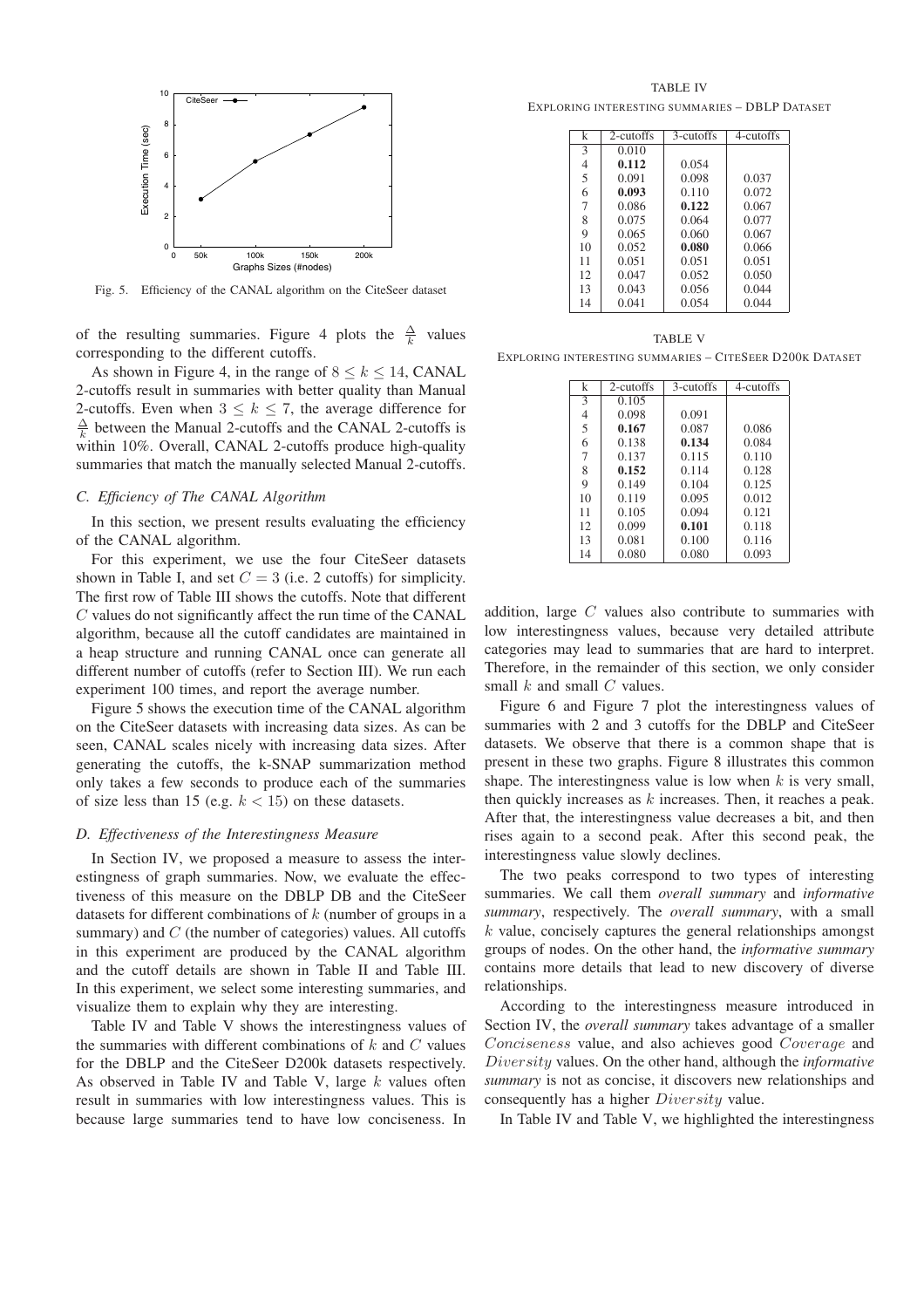

Fig. 6. Interestingness of summaries for the DBLP DB dataset

Fig. 7. Interestingness of summaries for the CiteSeer dataset

Fig. 8. Common shape of curves in Figure 7 and Figure 6





scores of the overall summaries and the informative summaries for the two datasets in bold for the 2-cutoffs and the 3-cutoffs. Now, let's take a look at some of the summaries and explain why there are interesting.

First, let's consider the case of the 2-cuttoffs for the DBLP dataset. The numerical attribute *PubNum* is cut into three categories. Using the same convention as in [20], we name the three categories as Low Prolific (LP) when  $1 \leq PubNum \leq$ 3, Prolific (P) when  $4 \leq PubNum \leq 10$ , and Highly Prolific (HP) when  $PubNum \geq 11$ . The first row of Table VI shows the summaries with sizes increasing from 3 to 7. For ease of presentation, we call them 3-summary, 4-summary and so on. With 2-cutoffs, the 4-summary corresponds to the *overall summary*. Compared to the 3-summary, it introduces one extra group and two new strong relationships between different categorical values, thus has better *Diversity* and Coverage. On the other hand, it is more concise than the 5-summary. The 6-summary is considered the *informative summary*. It introduces a new LP group (1261 LP) that only

strongly collaborates with the HP group, thus achieves better Diversity and Coverage than the 5-summary. Compared to the 7-summary, it has better Conciseness.

Now, we switch to the summaries with 3 cutoffs. 3 cutoffs give us four categories as shown in the third row of Table II. We name them ULP (Ultra Low Prolific), LP, P and HP. Summaries with  $k = 4$  to  $k = 7$  are visualized in the second row of Table VI. The highest interestingness value is achieved at  $k = 7$ . The corresponding 7-summary is considered as the overall summary. In this summary, each group of ULP authors has unique coauthorship pattern with other groups.

Table V shows interestingness values of summaries for the CiteSeer D200k dataset. Here we focus on the interesting summaries in the 2-cutoffs column, because most of the highscoring summaries are from this column. With 2-cutoffs, the  $CiteNum$  attribute is divided into three categories as shown in the first row of Table III. We call the three categories Low Cited (LC), Moderately Cited (MC) and Highly Cited (HC).

The 5-summary shown in Figure 3c and the 8-summary shown in Figure 9b, correspond to the *overall summary* and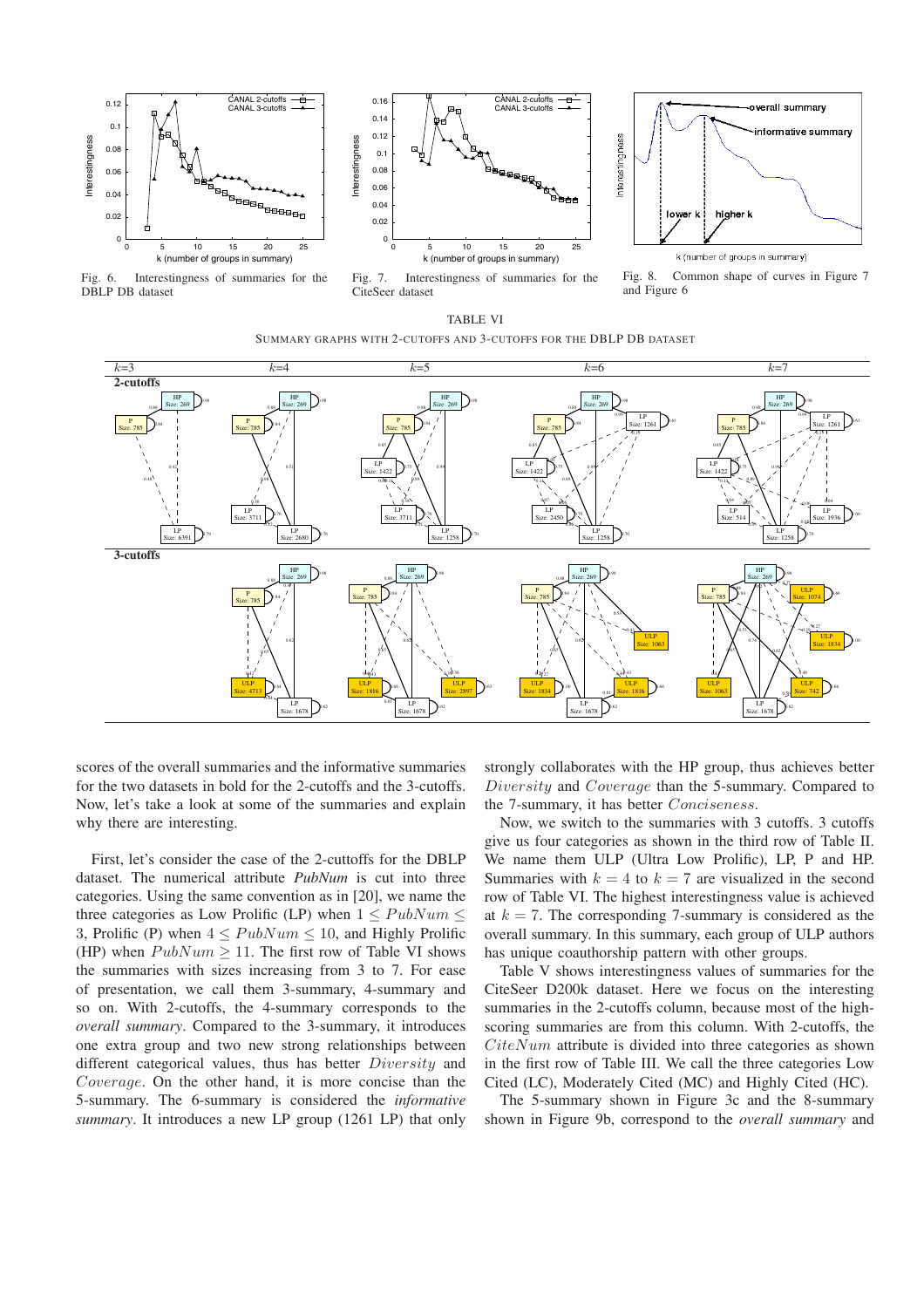

Fig. 9. Summary graphs with 2 cutoffs for the CiteSeer dataset  $(k = 7, 8)$ 

the *informative summary*, respectively. Compared to the 4 summary in Figure 3b, the 5-summary introduces an important group of LC (28631 LC) heavily citing both MC and HC groups, which results in a high interestingness value. The 8 summary introduces a new HC group (11338 HC) that heavily cites a MC group (27754 MC). This relationship, which is not shown in the 7-summary in Figure 9a, provides more insights to the original data, thus makes the 8-summary more interesting than the 7-summary.

From the above experiments, we have shown that using the proposed interestingness measure, the summaries with high scores often correspond to summaries with high interestingness. We have also shown that this measure provides two important summary points (the overall and the informative summaries). Therefore, our interestingness measure is effective in selecting a small set of interesting summaries that user can explore.

#### *E. Example Applications*

In this section, we demonstrate how summaries produced by the proposed methods can be used to answer interesting questions in two real examples applications:

*1) DBLP Coauthorship Network:* The first example application is to analyze the impact of the double-blind review process in SIGMOD (which started using double-blind review since 2001) using the DBLP DB coauthorship network.



Fig. 10. Publication growth rates (SIGMOD vs VLDB)

There has been a lot of debate on whether double-blind review has any impact on SIGMOD publication. Madden *et al.* [14] and Tung [21] drew contradictory conclusions on this subject by using simple statistics. Here, we show how our method can be used to analyze the effect of double-blind reviewing.

As described in Section V-A, the coauthorship graph represents the coauthorship among the database researchers. Each node in this graph has a numerical attribute *PubNum*, indicating the number of publications for each author. Table II shows the different cutoffs produced by CANAL to categorize this numerical attribute. The interestingness scores of summaries with different  $C$  and  $k$  values are listed in Table IV. As shown in this table, 2-cutoffs and 3-cutoffs both lead to interesting summaries. For 2-cutoffs, summaries with size  $k \leq 6$  have high interestingness scores, and for 3-cutoffs, summaries with size  $k \leq 10$  are ranked among the top.

Let's first look at the 3-cutoffs summaries. 3-cutoffs single out authors with only one publication into a category called ULP (Ultra Low Prolific). The second row of Table VI visualizes the summaries with  $k = 4$  to  $k = 7$ . The summaries split the ULP authors into more and more detailed groups, while the general LP group stays unchanged. However, in the analysis of the double-blind review effect, we do not want to single out authors with only one publications, instead we want to investigate a general group of low prolific authors. Therefore, we omit these 3-cutoffs summaries, although they score high with respect to the interestingness measure.

Now, we study the 2-cutoffs summaries. The first row of Table VI visualizes the summaries with size  $k = 3$  to  $k = 7$ , among which the 4-summary is the *overall summary* and the 6-summary is the *informative summary* according to our summary interestingness measure (see Section V-D). In the 4 summary, the LP authors are divided into 2 groups: one group of 2680 strongly coauthor with both HP and P authors; and one group of 3711 only strongly coauthor among themselves. In the 6-summary, LP authors are divided into more detailed groups: one group of 1258 LP authors strongly coauthor with both HP and P authors, one group of 1261 only strongly coauthor with the HP group, one group of 1422 only strongly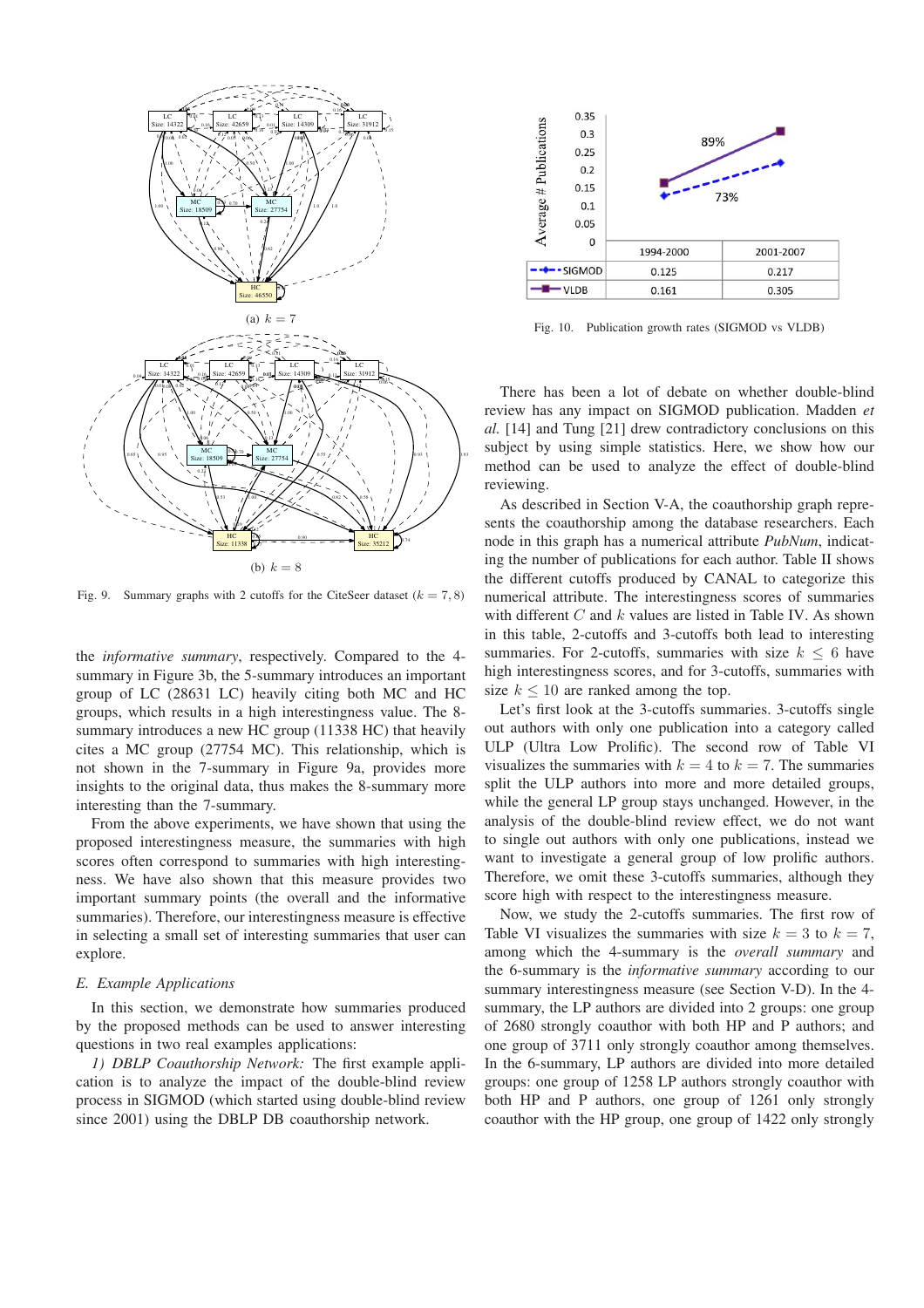

Fig. 11. Analysis of the double-blind review process Fig. 12. Analysis of the double-blind review process with the 6-summary with the 4-summary with the 4-summary

coauthor with the P group, and the remaining 2450 LP authors are isolated from the P and HP authors (they only coauthor among themselves).

While the previous studies [14], [21] treat all the low prolific authors as a whole, our methods can divide them into subgroups based on their coauthorship with the prolific or highly prolific authors, and analyze the different subgroups to get a more comprehensive understanding.

As in [14], [21], we compare the publication rates of SIG-MOD before and after the double-blind review against VLDB (which does not have double-blind reviewing). Figure 10 shows the average number of publications for all authors in SIGMOD and VLDB from 1994 to 2007. The period 1994- 2000 is before the start of double blind reviewing in SIGMOD, and the period 2001-2007 is after double blind reviewing was introduced in SIGMOD. This chart shows the average growth rates are 73% for SIGMOD and 89% for VLDB. The detailed growth rates of each author group for the 4-summary and the 6-summary are shown in Figure 11 and Figure 12, respectively.

In the overall 4-summary, we observe that the HP authors have much lower growth rate in SIGMOD (41%) than the average growth rate (73%), whereas the growth rate in VLDB (82%) is close the average (89%). So double-blind reviewing appears to result in fewer papers from the HP group of authors. Furthermore, the LP group (2680 LP) that coauthors with both HP and P authors has significantly more publications and much higher growth rates in both SIGMOD and VLDB than the LP group (3711 LP) that has little connection with the HP and P authors.

The more informative 6-summary with detailed growth rates (shown in Figure 12) provides us further insights into the double-blind review analysis. In this finer summary, the

isolating group of LP authors (2450 LP) has significantly higher growth rate in SIGMOD (121%) than average (73%), but has a much lower growth rate in VLDB (54%) than average (89%). This observation seems to suggest that double-blind review in SIGMOD welcomes more papers from low prolific authors even without any collaboration with HP or P authors.

*2) CiteSeer Citation Networks:* In the second example application, we analyze what potentially helps a low cited paper get more citations.

In this analysis, we use the CiteSeer D200k dataset as described in Section V-A. Each node in the citation network has a numerical attribute *CiteNum*, which is the number of citations the article receives. We choose 2 cutoffs as shown in the first row of Table III, and name the resulting three categories as LC, MC and HC as in Section V-D.

The 5-summary shown in Figure 3c is an *overall summary* as discussed in Section V-D and sheds lights on answering this question. In this summary, the LC articles are divided into three subgroups: One group of 28631 LC articles both strongly cites MC and HC articles, one group of 31912 LC largely only strongly cites HC articles, and the last group of 42659 LC rarely cites either HC or MC articles. Now, we calculate the average of the *CiteNum* values for each of the three LC groups. We find that the LC group (28631 LC), citing both HC and MC articles, has a high average number of citations (1.75). In addition, the LC group (31912 LC), largely only citing HC articles also has a similar high average number of citations (1.74). However, the last group of LC articles (42659 LC), which does not frequently cite HC or MC articles, has on average only 1.61 citations. This seems to suggest that citing more influential articles potentially helps low cited articles get more citations. A potential explanation for this behavior is that